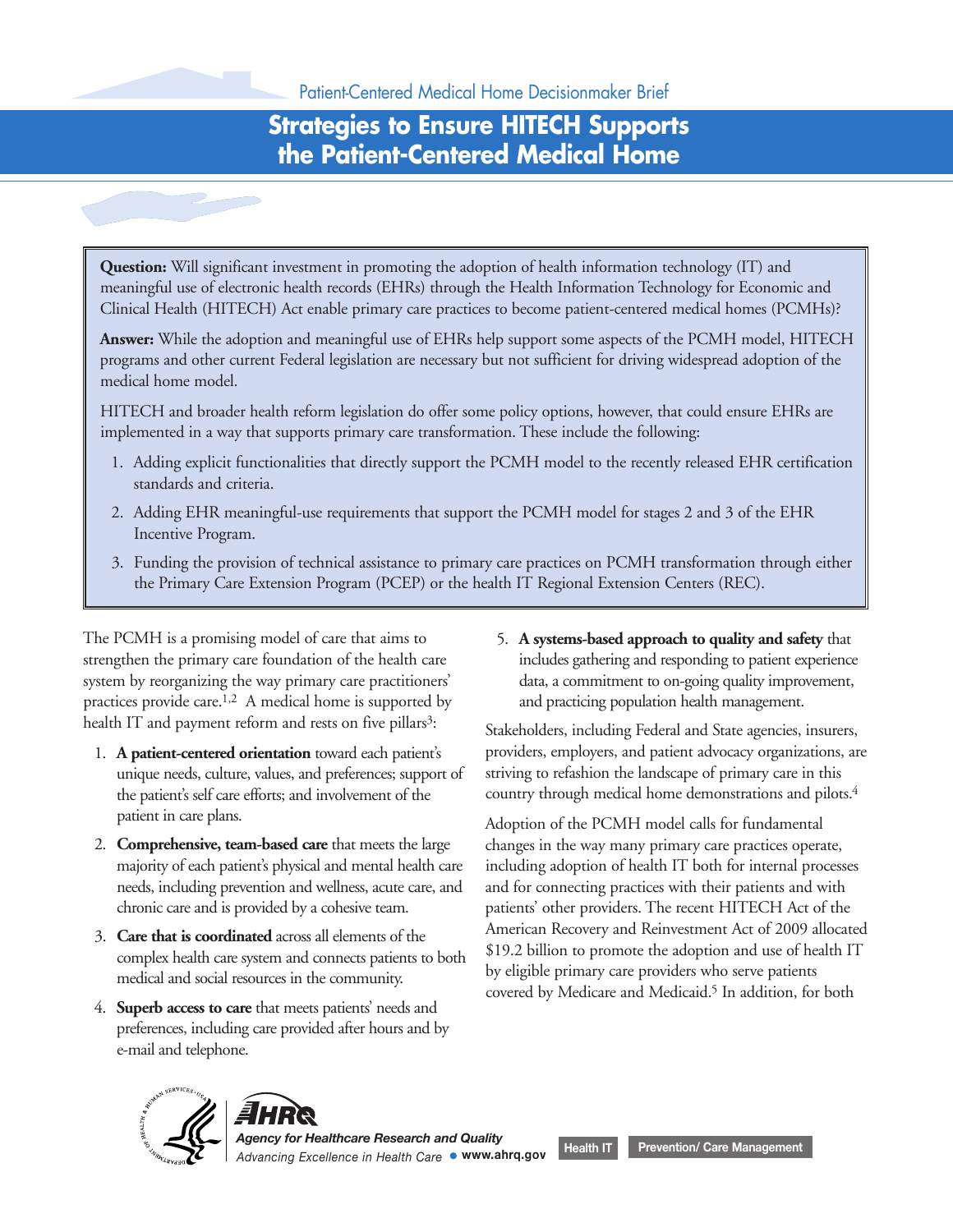support the team's workflows. As substantial investments are being made to advance both the PCMH model and IT adoption, it is important to **HITECH Funding Aims To Promote Health IT** understand how to promote adoption of health IT in a **Adoption.** Recognizing the unrealized potential way that fosters improved primary care delivery. This brief surrounding health IT to improve the quality and delivery recommends specific policies for promoting health IT that of health care, Congress passed the HITECH Act to support the key principles of the PCMH model as a way promote the adoption of health IT. The HITECH to improve health care quality and efficiency. legislation contains a broad menu of measures to promote

**Health IT Can Support the PCMH Model.** Health IT is health IT adoption. Among HITECH's largest programs are these: able to support the PCMH model because of its capacity to: (1) collect, store, manage, and exchange relevant • *EHR Incentive Program*. Targeted to eligible primary personal health information; (2) allow communication care providers in Medicare and Medicaid programs, among providers, patients, and patients' care teams for care it provides incentive payments for the adoption and delivery and management; (3) collect, store, measure, and "meaningful use" of certified EHRs. The program report on the processes and outcomes of individual and will be implemented in three stages starting in 2011. population performance and quality of care; (4) support Financial incentives will be replaced in 2015 by providers' clinical decisionmaking; and (5) inform patients financial penalties for providers that are not using about their health and medical conditions and facilitate EHRs. their self-management with input from providers. • *Regional Extension Center Program.* Targeted to

**Primary Care Practices Need Help To Successfully eligible primary care practices, RECs will provide** Adopt Health IT. Technical support is essential for technical assistance for adopting and meaningfully practices not yet using health IT as well as for many of using EHRs. This program established 62 regional those that have already adopted this technology. "Going all centers in 2010 that will operate for 4 years; a new digital is easier said than done" for many providers, wave of funding was awarded in 2011. Among the particularly those in solo or small practices (five or fewer program's goals, two are particularly relevant for the physicians) that represent 78 percent of office-based PCMH model: (1) reach out to primary care primary care physicians. Effecting this transformation has providers and disseminate knowledge about effective been equated with "redesigning an airplane in flight." <sup>6-8</sup> strategies for implementing meaningful use of

Practices that are considering adopting an EHR system<br>need assistance in selecting a system, redesigning workflows<br>to match the system's assumptions, training staff, and<br>training meaningful use. sometimes hiring new staff. Many need financial incentives **HITECH Is Necessary, but Not Sufficient, To Support** to defray the costs of adopting and maintaining an EHR. **the PCMH Model.** HITECH laid important groundwork Many practices then need assistance maintaining the EHR to support the PCMH model. However, its goals and on an ongoing basis. processes were not linked specifically to this model.

patient-centered principle could be compromised if that the meaningful-use concept supports some, but not

public and private initiatives, the use of technology is providers spend more time dealing with the technology rewarded, and in some cases required, for primary care than with the patient. Similarly, the comprehensive, teampractices to qualify to be medical homes. based principle could be hampered if the EHR does not

- 
- 

Vithout explicit linkage, HITECH will miss opportunities<br>of EHRs often creates outcomes in direct conflict with<br>of EHRs often creates outcomes in direct conflict with

specific principles of medical homes. For instance, the A detailed analysis of all of HITECH's programs indicates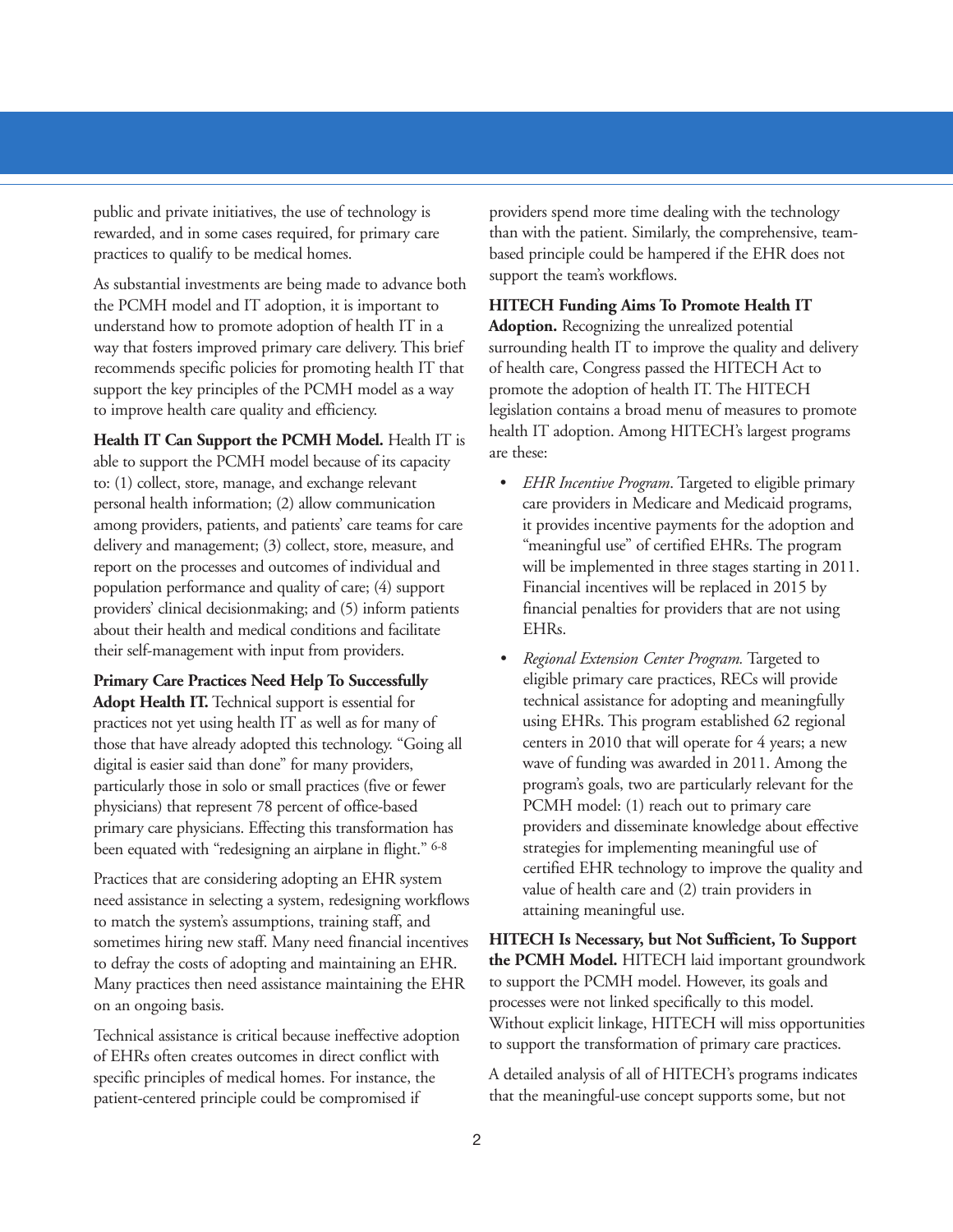- 
- among staff within a practice. The proof of a proof of position of position and position of position and position of position and position of position and position of position and position of position and position of posit
- 

assistance for EHR adoption, but are not explicitly approval and oversight by the Office of the National required to help practices redesign workflows to more Coordinator (ONC) for Health Information Technology, effectively provide primary care. HITECH programs, then, and with the support of AHRQ, CMS could be the lead are necessary but not sufficient for facilitating adoption of for implementing this policy, given CMS's responsibility the PCMH model. for overseeing implementation of the meaningful-use and

Fortunately, as the Centers for Medicare & Medicaid. PCMH concepts for Medicare and Medicaid. Services (CMS) releases the EHR Incentive Program regulations over time, it has the opportunity to establish the links needed between the meaningful-use criteria for stages 2 and 3 and the PCMH concept. Likewise, there is<br>the opportunity to fund the PCEP and have it coordinate<br>technical assistance with the REC Program.<br>explicitly promote the PCMH model.<sup>10</sup><br>explicitly promote the PCMH

**Policy 1: Add explicit functionalities that directly support the PCMH model to the 2010 EHR certification standards and criteria.**

implementation specifications, and certification criteria for **Implementation:** This policy option is also relatively easy EHRs do not explicitly support the PCMH model.<sup>9</sup> and inexpensive to implement because it could be included

all, facets of the PCMH model. The three major **Action Step:** EHR certification standards and criteria limitations in the legislation are as follows: could be developed that incorporate the basic 1. The legislation does not specify from either a<br>technical or a legal perspective how primary care<br>providers will be able to communicate with the<br>practice's "medical neighborhood" (the other<br>providers seen by the patients 2. The meaningful-use concept does not entirely require that EHRs support the ability of primary care and overlap with the PCMH's core principle of specialty providers to generate data for estimating the overlap with the PCMH's core principle of specialty providers to generate data for estimating the comprehensive, team-based care and collaboration quality measures used in assessing the performance of quality measures used in assessing the performance of the

3. HITECH's requirements do not address improved<br>access to care, although they do support patient-<br>provider communications via e-mail. efficiency of certifying PCMH-required functionalities In addition, the RECs are tasked to provide technical concurrently with meaningful-use functionalities. With

### **Policy 2: Add requirements that support the PCMH model for stages 2 and 3 of the EHR Incentive Program**.

**Bold Policy Actions Can Ensure Primary Care**<br> **Carlo Step:** Meaningful-use regulations for the last two<br> **CALC Transformation Is Supported by Health IT.** Three<br>
policies might strengthen HITECH so it can facilitate<br>
adopt transformation of primary care practices. Information from several pilots that are testing this approach, such as New York City's Primary Care Information Pilot, will likely be useful in the implementation of this policy option. **Challenge:** Under the 2010 final rule, standards,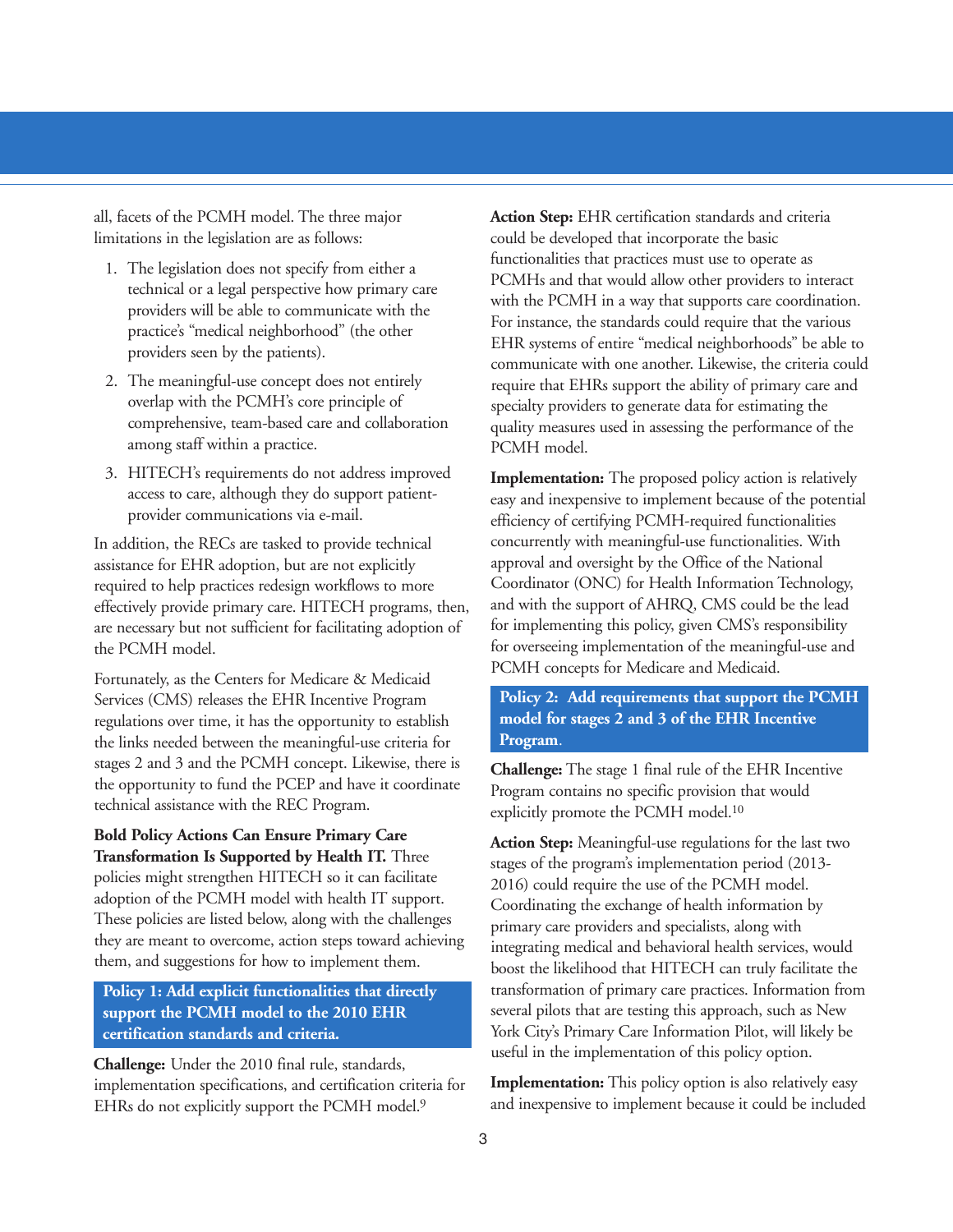in the planned round of revisions to the EHR Incentive Given that AHRQ is already directing the health IT Program in 2012 and subsequent years. With the support of Research Center that supports ONC's RECs, this AHRQ and CMS, ONC would lead the implementation of coordination would not be difficult to achieve. this suggested policy, given ONC's responsibility for<br>overseeing the development of regulations that govern the<br>meaningful-use criteria for Medicare and Medicaid.<br>overseeing the enhanced program, as it runs the current<br>ove

**adoption. Conclusion**

provide technical assistance and require close coordination incentives with delivery systems that can ensure better with the health IT-focused technical assistance provided by quality of care and lower costs. Likewise, major changes the REC Program or (2) expand the mission of the REC among practice staff—involving for example culture and Program to provide this technical assistance. The first service-delivery models—are also needed to achieve the option would need funding for AHRQ to build the PCEP goals of the PCMH model. Most important, "magical first. During this program's design and development, thinking"—that is, the belief that health IT alone will AHRQ and ONC would develop regulations that formally transform primary care delivery systems for the better establish the mechanism for coordination between the two should be contained. What is needed are clear health IT programs. policies developed and implemented by Federal

responsibilities and having them provide eligible primary care providers with technical assistance for enacting the medical home principles. RECs could be asked to articulate to practices the extent to which their services would prepare practices to become medical homes, and to recommend sources for assistance with any remaining transformation needs. However, adding responsibilities to the RECs could be difficult given the large scope of their currently mandated activities.

**Implementation:** For the first option, AHRQ and other stakeholders would need to work closely with ONC to coordinate the provision of technical assistance designed to support the PCMH model by the PCEP and the RECs.<sup>11</sup>

**Policy 3: Provide technical assistance to primary BEC program.** To proceed, ONC would need to identify **care practices for effecting PCMH transformation** financial resources to pay for the additional work of the **alongside the planned assistance for health IT** RECs, as well as for the research center that supports them.

**Challenge:** Currently, there is no funding for technical<br>assistance designed to transform primary care. ONC's REC<br>Program is not explicitly required to help practices<br>transform into medical homes, and the PCEP, mandated b **Action Steps:** There are two options: (1) fund the PCEP to of practices into medical homes through aligning the right The second option would require extending RECs' Government agencies in partnership with public stakeholders.<sup>12</sup>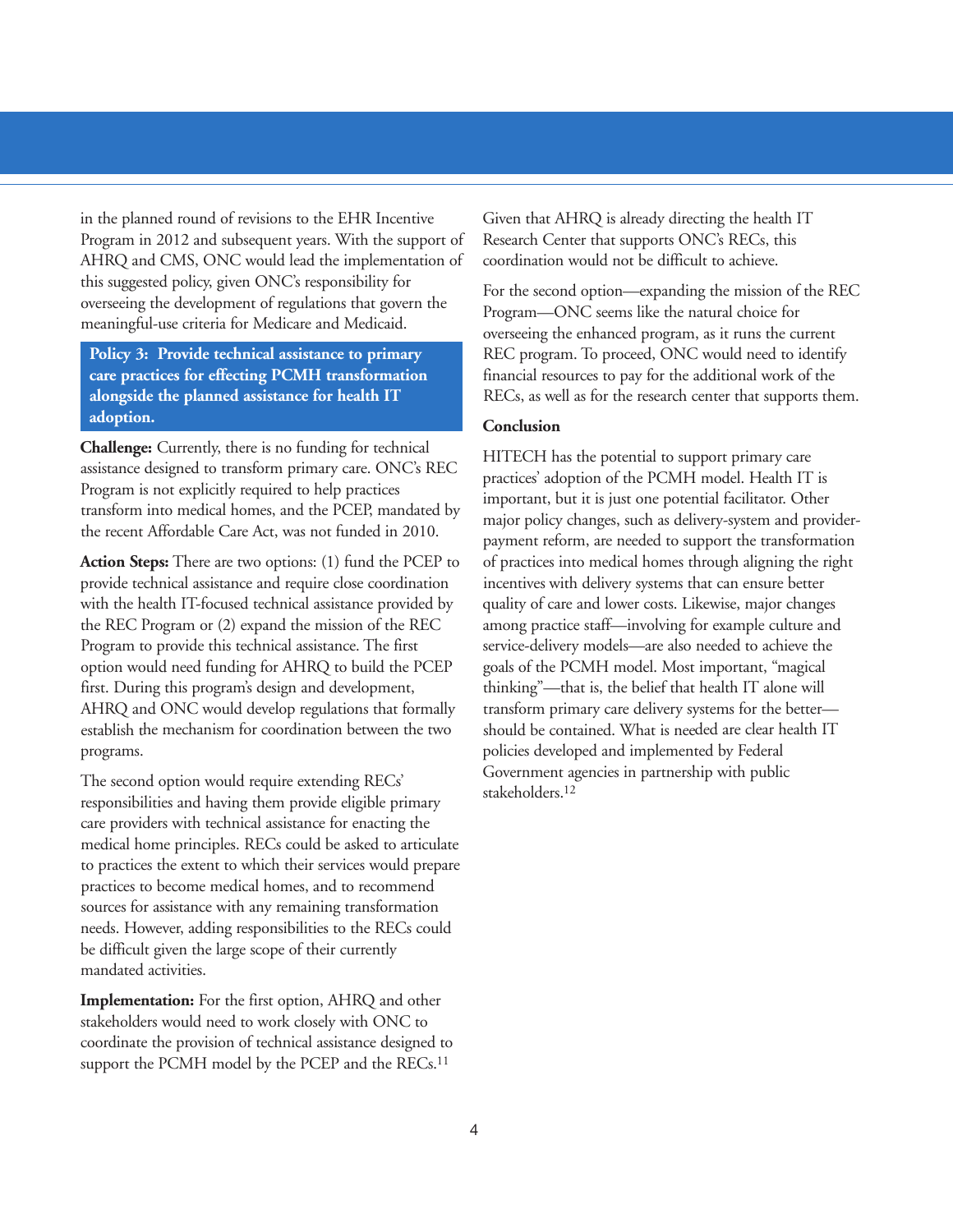### **References**

- 1. American Academy of Family Physicians, American Academy Suggested Citation: Moreno L, Peikes D, Krilla A.<br>6 Pediatrics, American College of Physicians, American Strategies to Ensure HITECH Supports the Patient-Osteopath /policy/fed/jointprinciplespcmh0207.Par.0001.File.dat/02210 Quality. February 2011. 7medicalhome.pdf. Accessed September 14, 2010.
- 
- (AHRQ's) medical home definition. Available at: HITECH Act and health information technology's http://www.pcmh.ahrq.gov/portal/server.pt/community/pcm potential to build medical homes. (Prepared by http://www.pcmh.ahrq.gov/portal/server.pt/community/pcm
- pilot and demonstration projects. 2009. Available at: Research and Quality. June 2010. http://www.pcpcc.net/files/PilotGuidePip.pdf. Accessed August 5, 2010. Access to these publications is available on the AHRQ
- 5. United States Congress. American Recovery and Web site at http://pcmh.ahrq.gov. Reinvestment Act of 2009, P.L. 111-5, Feb 17, 2009.
- 6. Weimar C. Going all-digital is easier said than done.
- survey. Adv Data 2007;12(383):1-15.
- 8. Baron RJ, Fabens EL, Schiffman M, et al. Electronic health records: just around the corner? Or over the cliff? Ann Intern Med 2005;143(3):222-6.
- 9. Federal Register. Health Information Technology: Initial set of standards, implementation specifications, and certification criteria for electronic health record technology; Final Rule, July 28, 2010.
- 10. Federal Register. Medicare and Medicaid Programs; Electronic Health Records Incentive Program; Final Rule, July 28, 2010.
- 11. Primary Care Information Project. Jan 2010. Available at: http://www.nyc.gov/html/doh/html/pcip/pcip.shtml. Accessed January 6, 2010.
- 12. Diamond CC, Shirky C. Health information technology: a few years of magical thinking. Health Aff (Millwood) 2008;27(5):w383-90.

medical home. Mar 2007. Available at: Centered Medical Home. AHRQ Publication No. 11 http://www.aafp.org/online/etc/medialib/aafp\_org/documents 0013. Rockville, MD: Agency for Healthcare Research and

2. Rittenhouse DR, Shortell SM, Fisher E. Primary care and 2. This brief was prepared by Lorenzo Moreno, Deborah 2. Rittenhouse DR, Shortell SM, Fisher E. Primary care and 2. Peikes, and Amy Krilla. It is based on a white reform. N Engl J Med 2009;361(24):2301-3. commissioned by AHRQ. Suggested Citation: Moreno L, 3. Adapted from Agency for Healthcare Research and Quality's Peikes D, Krilla A. Necessary but not sufficient: The h\_home/1483/what\_is\_pcmh. Accessed July 24, 2010. Mathematica Policy Research under Contract No. 4. Patient-Centered Primary Care Collaborative. Proof in HHSA290200900019I TO2.) AHRQ Publication No.<br>practice: a compilation of patient centered medical home 10-0080-EF. Rockville, MD: Agency for Healthcare practice: a compilation of patient centered medical home 10-0080-EF. Rockville, MD: Agency for Healthcare pilot and demonstration projects. 2009. Available at:

# None of the authors has any affiliations or financial **involvement that would pose a conflict of interest with** 7. Hing E, Burt CW. Office-based medical practices: methods **this brief.** and estimates from the national ambulatory medical care